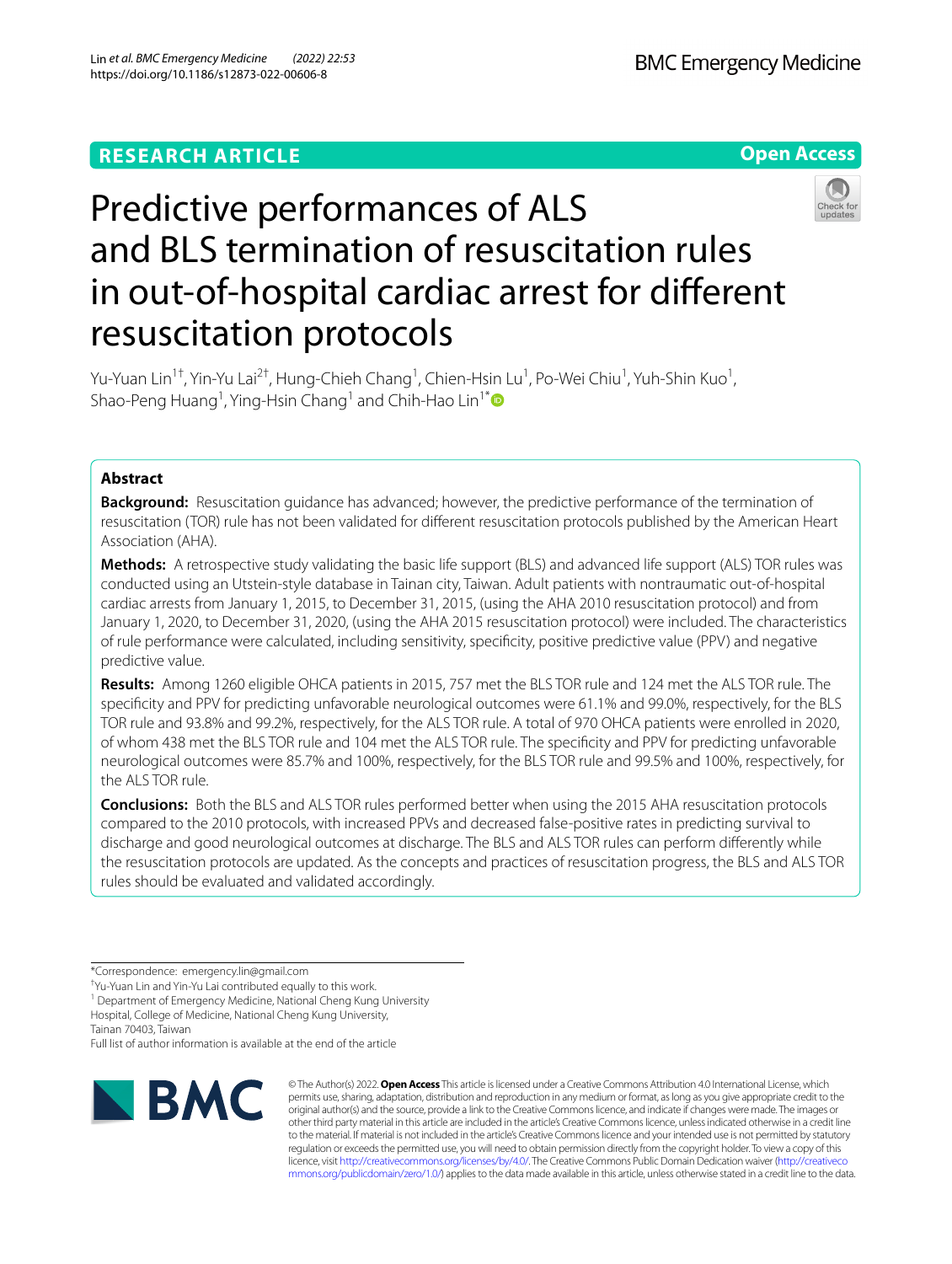**Keywords:** Out-of-hospital cardiac arrest, Predictive performance, Termination of resuscitation, Resuscitation, Basic life support, Advanced life support

# **Background**

Out-of-hospital cardiac arrest (OHCA) is a major global public health issue. The incidence of emergency medical services (EMS)-treated OHCA ranged from 30.0 to 97.1 per  $100,000$  person-years [[1\]](#page-7-0). The rate of survival to discharge was generally poor and varied substantially, with a range from 3.1% to 20.4% [\[1](#page-7-0)]. Only 1% of patients with OHCA achieve good neurological outcomes after up to 37 min of cardiopulmonary resuscitation [\[2](#page-7-1)]. Eliastam et al. reported the futility of transporting certain patients who were unresponsive to resuscitation and was the frst to mention the topic of termination of resuscitation (TOR) in the emergency department (ED) [\[3](#page-8-0)]. To decrease unnecessary consumption of medical resources and preserve energy for potential demand of emergent medical treatment in the ED, feld termination was suggested as the best means to prevent needless transportation [[4\]](#page-8-1). Many novel TOR rules have been developed in recent decades [\[5–](#page-8-2)[7\]](#page-8-3). However, the basic life support (BLS) TOR rule and the advanced life support (ALS) TOR rule remain the mainstream rules [[8,](#page-8-4) [9](#page-8-5)].

The BLS TOR rule was developed in 2002, with inclusion criteria of the cardiac arrest being unwitnessed by EMS personnel, the absence of a shockable rhythm and the absence of return of spontaneous resuscitation (ROSC) before transport [\[8](#page-8-4)]. Verbeek et al. proposed that emergency medical technicians-basic (EMTs-Basic) and emergency medical technicians-intermediate (EMTsintermediate) performing BLS efforts in the field, consisting of the BLS team, could terminate resuscitation if all three criteria of the BLS rule were met [[8\]](#page-8-4). Other than BLS resuscitation with cardiopulmonary resuscitation (CPR) and defbrillation, emergency medical technicianparamedics (EMT-Paramedics) were able to perform ALS procedures, including tracheal intubation and drug administration. The clinical prediction rule for OHCA patients attended by EMT-Paramedics was derived as the ALS TOR rule in 2007 [[9](#page-8-5)], consisting of the absence of witnessing by bystanders or EMS personnel, bystander CPR, shock delivered and ROSC before transport [\[9](#page-8-5)]. Several retrospective studies have externally validated the BLS and ALS rules in the past decade [[10](#page-8-6)[–12](#page-8-7)].

The criteria of both the BLS TOR rule and the ALS TOR rule have not been modifed in recent years. However, research on resuscitation has continued to progress to improve survival rates and neurological outcomes, and the resuscitation guidelines have been updated accordingly [\[13,](#page-8-8) [14](#page-8-9)]. Compared with the 2010 American Hospital Association (AHA) guidelines for CPR and emergency cardiovascular care, the 2015 AHA Guidelines emphasize team resuscitation, extracorporeal CPR and high-quality CPR, including minimizing interruptions in compression and avoiding overventilation, and clarify the recommendations for chest compression depth between 5 and 6 cm, instead of above 5 cm, and chest compression rates of 100 to 120 per minute, rather than above 100 per minute  $[14–16]$  $[14–16]$ .

We suspected that the diferent CPR protocols could affect the predictive performance of the TOR rules. The aim of this study was to validate the BLS and ALS TOR rules in terms of the 2010 and 2015 AHA resuscitation guidelines.

# **Methods**

# **Study design**

This was a retrospective study using the Utstein-style population database of OHCA patients treated in Tainan city in 2015 and 2020. The 2010 AHA guidelines, which were published in November 2010, were adopted in Tainan city in January 2011 and have been fully implemented since December 2011. The 2015 AHA guidelines, which were published in October 2015, were adopted in Tainan city in January 2016 and have been fully implemented since December 2016. Considering the implementation of the educational program of CPR protocols and the optimization of the EMS system, this study validated the TOR rules for the 2010 resuscitation guidelines using the data between 1 January 2015 and 31 December 2015, while the TOR validation for the 2015 resuscitation guidelines used the data between 1 January 2020 and 31 December 2020. There was no community outbreak of COVID-19 in Tainan city during the study period and the EMS protocols were not modifed in 2020.

# **ALS and BLS teams**

Tainan city has nearly 1.9 million residents living across an area of  $2,192 \text{ km}^2$ . The National Fire Agency of Taiwan supervises the Fire Bureau of the Tainan City Government, which operates the EMS system in Tainan. There is one dispatch center consisting of experienced EMTs and nurses. EMTs are classifed into three levels: EMT-Basic, EMT-Intermediate and EMT-Paramedic [\[17](#page-8-11)]. EMT-Intermediates can perform placement of advanced airways with laryngeal mask airways, while EMT-Paramedics can provide ALS treatments, including tracheal intubation and epinephrine use. The ALS team is defined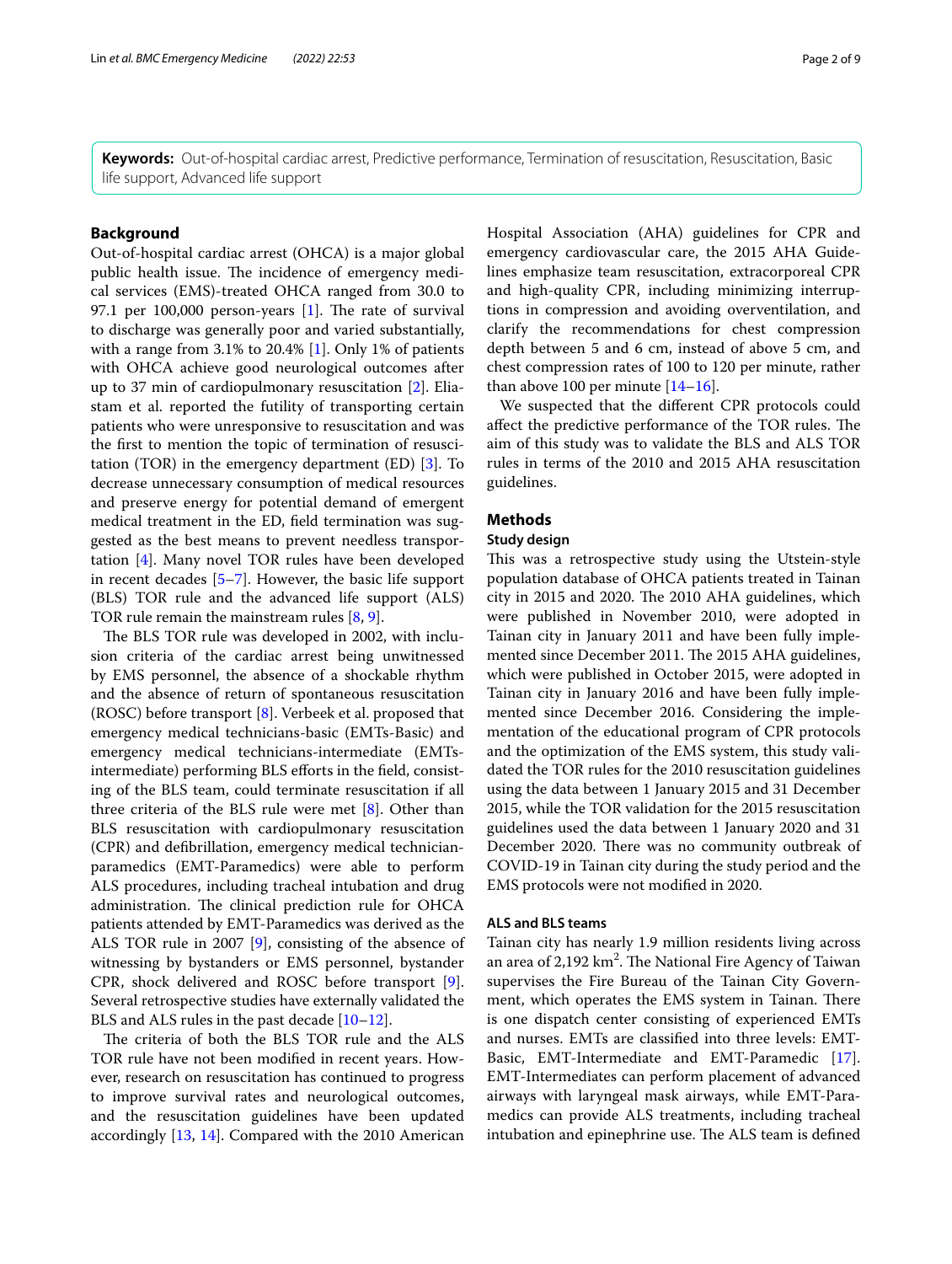as an EMS team with at least one EMT-Paramedic. Compared with the BLS team, the ALS team has an additional capability of endotracheal intubation and administration of intravenous epinephrine due to the involvement of EMT-Paramedic [[17\]](#page-8-11). If cardiac arrest is recognized in emergency calls, the ALS team, instead of the team nearest to the scene, is dispatched.

All EMTs were certifed to perform CPR according to the Taiwan guidelines at that time. The guidelines in Taiwan were modifed by medical directors based on the AHA guidelines. The rate and depth of chest compression were consistent with the latest AHA guidance. EMTs performed CPR on scene for 4 min along with AED use and then transported the patients to the nearest hospitals with ongoing CPR in the ambulance. The corresponding educational training courses were designed for EMTs after the resuscitation guidelines were updated. There were no rules for prehospital TOR in the study city. All EMS-assessed patients with cardiac arrest received CPR unless do-not-attempt-resuscitation (DNAR) orders or obvious signs of irreversible death were present [\[18](#page-8-12)]. The signs of irreversible death included dependent lividity, rigor mortis, decomposition, decapitation, hemicorporectomy, and thermal carbonization without detectable vital signs [\[18](#page-8-12)]. Individuals with signs of irreversible death were generally not registered in the EMS data system.

There were 53 EMS stations in Tainan city. In 2015, there were 695 EMTs, which included 12 EMT-Basics, 555 EMT-Intermediates, and 128 EMT-Paramedics. In 2020, the numbers of EMT-Basic, EMT-Intermediate and EMT-Paramedic were 9, 632, and 150, respectively.

# **Data collection**

This study included all nontraumatic OHCA adult (18 years or older) patients who were transported by EMS personnel. Patients with a traumatic etiology, apparent death, existing DNAR orders, or known pregnancy were excluded. Those who had missing data regarding BLS/ ALS TOR criteria or neurological outcomes were also excluded.

Demographic and clinical data were obtained from the database, including age, sex, location of cardiac arrest, response time, scene time, transport time, initial rhythm, airway management, use of epinephrine, the type of EMS team, bystander CPR, characteristic of witnesses, defbrillation, ROSC before transport and neurological outcomes.

The primary outcome measures were favorable neurological outcomes at discharge, defned as a Cerebral Performance Category (CPC) of 1 or  $2$  [[19,](#page-8-13) [20\]](#page-8-14). The secondary outcome measure was survival to discharge.

# **TOR rules**

Those treated by the BLS or ALS teams were evaluated according to the BLS and ALS TOR rules, respectively. The BLS TOR rule recommends terminating resuscitation if all the following three criteria are met: the cardiac arrest was not witnessed by EMS personnel, no ROSC before transport, and no shock delivered before transport [[8](#page-8-4)].

The ALS TOR rule recommends terminating resuscitation if all the following four criteria are fulfilled: the cardiac arrest was not witnessed, there was no bystander CPR, there was an absence of ROSC before transport, and an absence of defibrillation before transport [[9\]](#page-8-5).

## **Statistical analysis**

Categorical variables are summarized as numbers and percentages, while continuous variables are summarized as the means and standard deviations. Continuous variables were compared using two-sample independent t-tests. A two-tailed p value less than 0.05 was considered a statistically signifcant fnding. Categorical variables were compared using chi-square tests. The test characteristics with corresponding 95% confdence intervals (CIs) were calculated, including sensitivity, specifcity, false-positive rate (FPR), negative predictive value (NPV) and positive predictive value (PPV). The FPR (the probability that the patient survives when the rule suggests terminating resuscitation) and the PPV (the probability of death when the rule suggests terminating resuscitation) were among the more important tests. Statistical analyses were performed using IBM SPSS Statistics software (version 25.0; SPSS Inc., Chicago, IL, USA).

## **Results**

## **Patient characteristics**

A total of 2008 OHCA patients were assessed by EMTs in Tainan from January 1, 2015, to December 31, 2015. Of whom, 748 patients were excluded due to traumatic etiology ( $n = 265$ ), apparent death ( $n = 161$ ), existing DNAR orders (*n* = 252), age (under 18 years old; *n* = [1](#page-3-0)4) and missing data ( $n = 56$ ) (Fig. 1). Therefore, 1260 OHCAs in 2015 were enrolled in the fnal analysis, as the Group of 2015.

Among the 1965 OHCA patients who were assessed by EMTs in Tainan from January 1, 2020, to December 31, 2020, 986 patients were excluded as follows: 316 traumatic OHCA patients, 169 patients with apparent death, 480 patients who signed DNAR forms, 4 patients who were younger than 18 years old and 17 patients with missing data (Fig. [1\)](#page-3-0). A total of 979 OHCAs in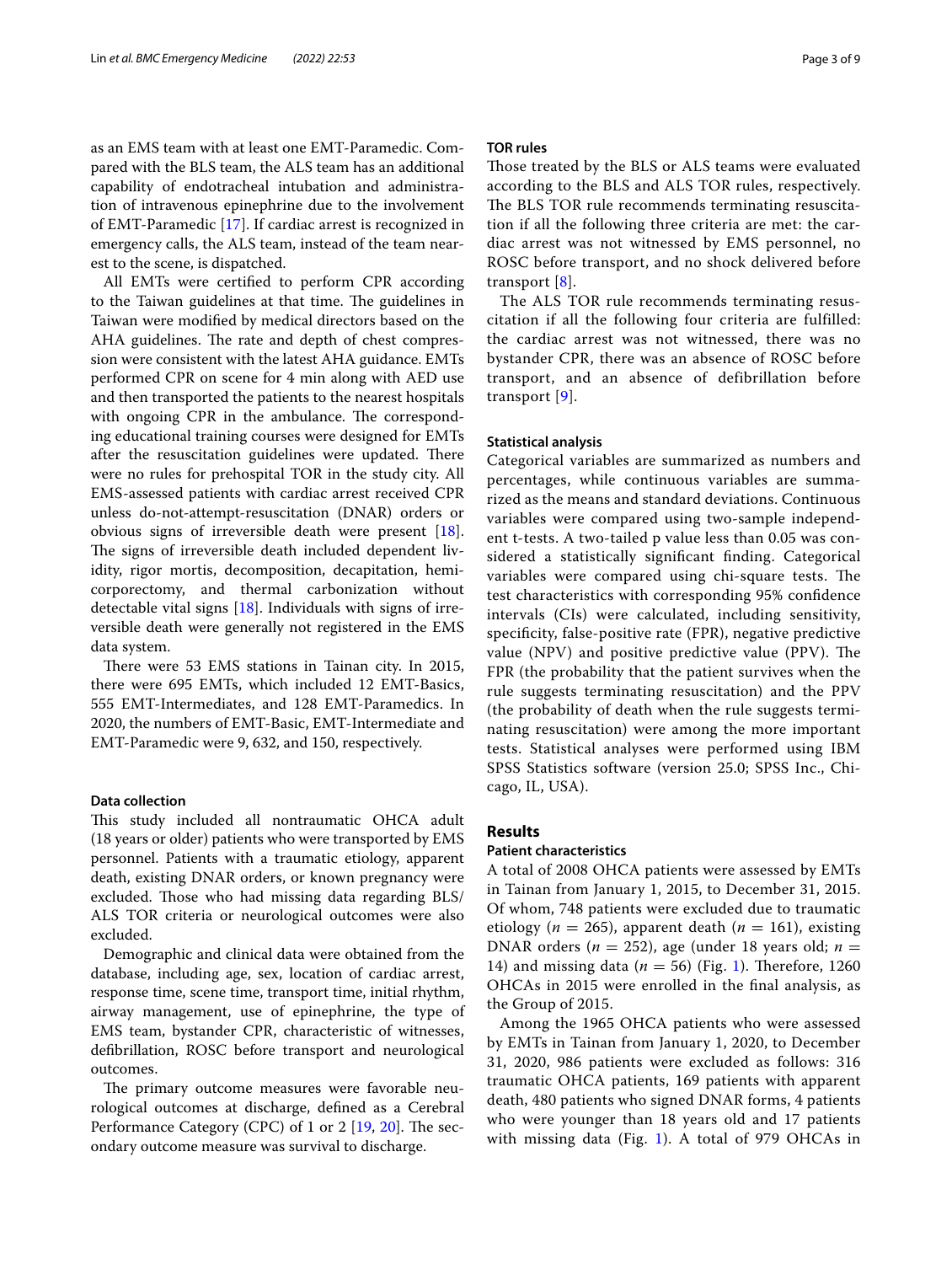

<span id="page-3-0"></span>2020 were enrolled in the fnal analysis, as the Group of 2020. There were fewer patients with existing DNAR orders in 2015 than in 2020 (14.5% vs. 29.1%, *p* < 0.001).

## **Process and outcomes**

Table [1](#page-4-0) displays the demographic and prehospital characteristics of the eligible patients. There were no significant differences regarding age (68.5  $\pm$  16.6 vs.  $67.7 \pm 15.9$  years,  $p = 0.280$ ) and sex (37.9% vs. 35.8%,  $p = 0.327$ ). The mean response time, scene time and transport time were 6.7, 10.7 and 7.4 min in the Group of 2015, respectively, compared with 7.2, 13.5 and 7.8 min in the Group of 2020. The response time and the scene time in the Group of 2020 were significantly longer than those in 2015 (both  $p < 0.001$ ). The rates of bystander CPR and defibrillation before transport in 2020 were significantly higher than those in 2015 (both  $p < 0.001$ ).

The rate of prehospital ROSC in 2020 was significantly higher than that in 2015 ( $p = 0.012$ ). There were no significant diferences regarding survival to hospital admission, survival to hospital discharge, or favorable neurological outcomes at discharge (all *p* > 0.05) (Table [2](#page-4-1)).

Among the 1260 OHCAs in 2015, 757 (60.1%) and 124 (9.8%) met the BLS and ALS TOR rules, respectively (Table [3](#page-4-2)). Among the 979 OHCAs in 2020, 438 (44.7%) and 104 (10.6%) met the BLS and ALS TOR rules, respectively.

## **Predictive performance of the BLS TOR rules**

In 2015, 883 OHCA patients were resuscitated by the BLS team, of which 757 cardiac arrests met the BLS TOR rule. The sensitivity, specificity, FPR, PPV, and NPV of the BLS TOR rule for predicting mortality were 87.2% (95% CI 84.7–89.3), 50.0% (95% CI 32.8–67.2), 50.0% (95% CI 32.8–67.2), 97.8% (95% CI 96.4–98.6) and 13.5% (95% CI 8.3–21.0), respectively (Table [4\)](#page-5-0). Decreased FPR and increased PPV in predicting unfavorable neurological outcomes were observed in both 2015 and 2020. In addition, the diagnostic accuracy of the BLS TOR rule in 2020 was more precise in predicting both death and poor neurological outcomes. A total of 572 OHCA patients were treated by BLS teams in 2020, of which 438 cardiac arrests met the BLS TOR rule. The sensitivity, specificity, FPR, PPV, and NPV of the BLS TOR rule for predicting death were 78.8% (95% CI 75.0–82.1), 69.2% (95% CI 48.1–84.9), 30.8% (95% CI 15.1–51.9), 98.2% (95% CI 96.3–99.1) and 13.4% (95% CI 8.4–20.7), respectively.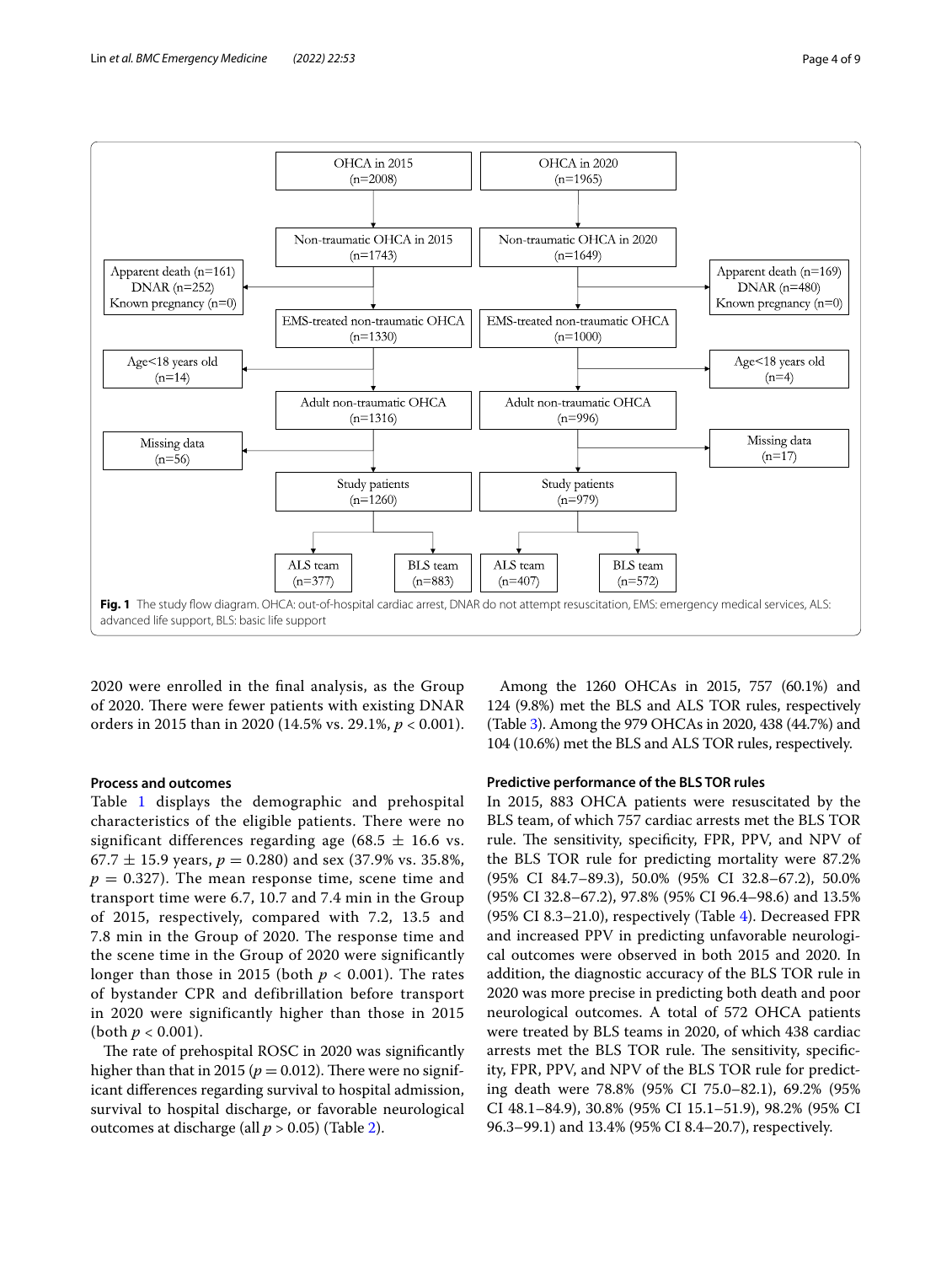| <b>Characteristics</b>          | The Group of 2015 (N=1260) | The Group of 2020 ( $N=979$ ) | P value  |  |
|---------------------------------|----------------------------|-------------------------------|----------|--|
| Age (year), mean $\pm$ SD       | 68.5±16.6                  | 67.7±15.9                     | 0.280    |  |
| Female sex, n (%)               | 477(37.9)                  | 350(35.8)                     | 0.327    |  |
| Location of cardiac arrest, n   |                            |                               |          |  |
| Home                            | 1035(82.1)                 | 742(75.8)                     | < 0.001  |  |
| Public space                    | 166(13.2)                  | 187(19.1)                     | 0.080    |  |
| Other                           | 59(4.7)                    | 50(5.1)                       | 0.718    |  |
| EMS care interval, min          |                            |                               |          |  |
| Response time                   | $6.7 + 3.3$                | $7.2 \pm 2.8$                 | < 0.001  |  |
| Scene time                      | 10.7±6.4                   | 13.5±4.7                      | < 0.001  |  |
| Transport time                  | 7.4±5.4                    | $7.8 + 5.1$                   | 0.06     |  |
| Initial rhythm                  |                            |                               |          |  |
| <b>VF/VT</b>                    | 114(9.0)                   | 95(9.7)                       | 0.597    |  |
| PEA                             | 256(20.3)                  | 198(20.2)                     | 0.956    |  |
| Asystole                        | 672(53.3)                  | 511(52.2)                     | 0.590    |  |
| Other or unknown                | 33(2.6)                    | 42(4.3)                       | 0.029    |  |
| Not recorded                    | 185(14.7)                  | 133(13.6)                     | 0.462    |  |
| Advanced airway by EMS          |                            |                               |          |  |
| Laryngeal mask airway           | 1040(82.5)                 | 709(72.4)                     | < 0.001  |  |
| Endotracheal intubation         | 2(0.2)                     | 22(2.2)                       | < 0.001  |  |
| Epinephrine use by EMS          | 60(4.8)                    | 180(18.4)                     | < 0.001  |  |
| Cardiac arrest witnessed by     |                            |                               |          |  |
| Bystander                       | 691(54.8)                  | 374(38.2)                     | < 0.001  |  |
| EMS/first responder             | 70(5.6)                    | 68(6.9)                       | 0.175    |  |
| Defibrillation before transport | 124(9.8)                   | 150(15.3)                     | < 0.001  |  |
| <b>Bystander CPR</b>            | 356(28.3)                  | 477(48.7)                     | lt;0.001 |  |

## <span id="page-4-0"></span>**Table 1** The clinical and prehospital characteristics of the enrollees

*SD* standard deviation, *EMS* emergency medical service, *VF* ventricular fbrillation, *VT* ventricular tachycardia, *PEA* pulseless electrical activity, *CPR* cardiopulmonary resuscitation

Defnition: response time, from emergency calls to ambulance arrival at the scene; scene time, between ambulance arrival and departure from the scene; transport time, from scene departure to hospital arrival

# <span id="page-4-1"></span>**Table 2** The outcomes of the enrollees

| <b>Characteristics</b>               | <b>The Group</b><br>of 2015 ( $N =$<br>1260) | <b>The Group</b><br>of 2020 $(N =$<br>979) | P value |  |
|--------------------------------------|----------------------------------------------|--------------------------------------------|---------|--|
| ROSC before transport                | 18(1.4)                                      | 29(3.0)                                    | 0.012   |  |
| Survival until hospital<br>admission | 223(17.7)                                    | 155(15.8)                                  | 0.242   |  |
| Survival to discharge                | 56 (4.4)                                     | 50(5.1)                                    | 0.462   |  |
| Favorable neurological<br>outcomes   | 34(2.7)                                      | 31(3.2)                                    | 0.512   |  |

*ROSC* Return Of Spontaneous Circulation

# **Predictive performance of the ALS TOR rule**

In 2015, 377 OHCA patients were resuscitated by the ALS team, of which 124 cardiac arrests met the ALS TOR rule. The sensitivity, specificity, FPR, PPV, and NPV of the ALS TOR rule for predicting mortality were

## <span id="page-4-2"></span>**Table 3** Type of EMS team providing treatment

|                                | The Group of<br>2015<br>$(N = 1260)$ | The Group of<br>2020<br>$(N = 979)$ | P value |
|--------------------------------|--------------------------------------|-------------------------------------|---------|
| Treated by BLS<br>team         | 883(70.1)                            | 572(58.4)                           | < 0.001 |
| Met BLS TOR criteria 757(60.1) |                                      | 438(44.7)                           |         |
| Treated by ALS<br>team         | 377(29.9)                            | 407(41.6)                           | < 0.001 |
| Met ALS TOR criteria           | 124(9.8)                             | 104(10.6)                           |         |

*EMS* Emergency Medical Service, *BLS* Basic Life Support, *ALS* Advanced Life Support, *TOR* Termination Of Resuscitation

35.0% (95% CI 30.0–40.3), 90.3% (95% CI 73.1–97.5), 9.7% (95% CI 2.5–26.9), 97.6% (95% CI 92.6–99.4) and 11.1% (95% CI 7.6–15.8), respectively (Table [5\)](#page-5-1). A total of 407 OHCA patients were treated by the ALS team in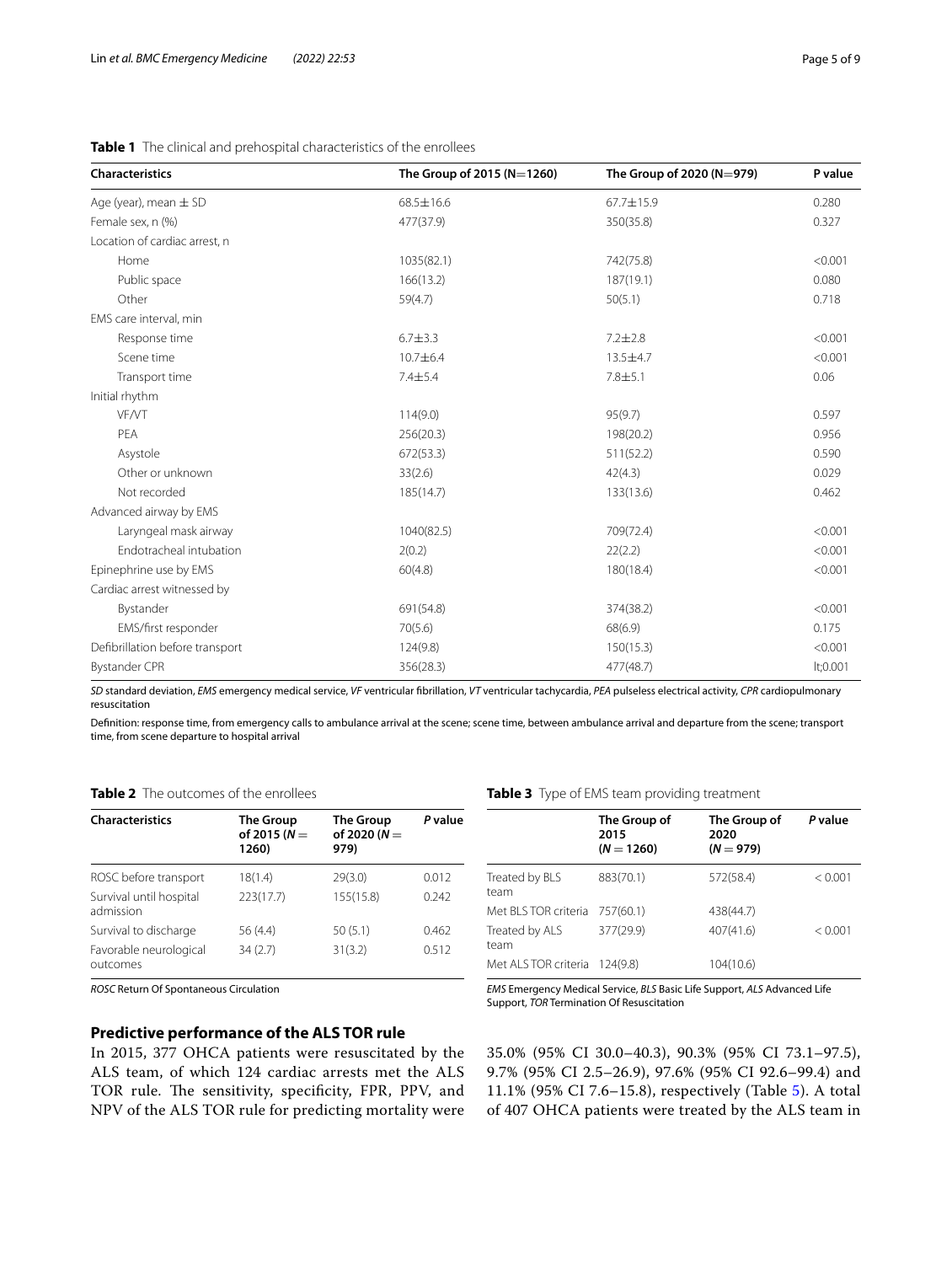Met criteria 104 0 Not met criteria 286 17

| <b>Characteristics</b> |     |    | CPC 3-5 CPC 1-2 Sensitivity, % (95%)<br>CI) | Specificity, % (95%<br>CI) | FPR, % (95% CI)     | PPV, % (95% CI)       | NPV, % (95% CI)   |
|------------------------|-----|----|---------------------------------------------|----------------------------|---------------------|-----------------------|-------------------|
| <b>BLS TOR rule</b>    |     |    |                                             |                            |                     |                       |                   |
| The Group of 2015      | 865 | 18 | 86.7 (84.2-88.9)                            | $61.1(36.1 - 81.7)$        | $38.9(18.3 - 63.9)$ | 99.0 (98.0-99.6)      | $8.7(4.7-15.4)$   |
| Met criteria           | 750 | 7  |                                             |                            |                     |                       |                   |
| Not met criteria       | 115 | 11 |                                             |                            |                     |                       |                   |
| The Group of 2020      | 558 | 14 | 78.1 (74.4-81.5)                            | 85.7 (56.2-97.5)           | $14.3(2.5-43.8)$    | 99.5 (98.2-99.9)      | $9.0(4.9 - 15.4)$ |
| Met criteria           | 436 | 2  |                                             |                            |                     |                       |                   |
| Not met criteria       | 122 | 12 |                                             |                            |                     |                       |                   |
| ALS TOR rule           |     |    |                                             |                            |                     |                       |                   |
| The Group of 2015 361  |     | 16 | 34.0 (29.2-39.2)                            | 93.8 (67.7-99.7)           | $6.2(0.3 - 32.3)$   | 99.2 (94.9-100.0)     | $5.9(3.5-9.8)$    |
| Met criteria           | 123 |    |                                             |                            |                     |                       |                   |
| Not met criteria       | 238 | 15 |                                             |                            |                     |                       |                   |
| The Group of 2020      | 390 | 17 | 26.7 (22.4–31.4)                            | $100.0(77.1 - 100.0)$      | $0(0.0-22.9)$       | $100.0(95.6 - 100.0)$ | 5.6 (3.4–9.0)     |

<span id="page-5-0"></span>

|  |  | Table 4 Predictive performances of the TOR rules for neurological outcomes at discharge |  |  |  |  |  |
|--|--|-----------------------------------------------------------------------------------------|--|--|--|--|--|
|--|--|-----------------------------------------------------------------------------------------|--|--|--|--|--|

*TOR* Termination Of Resuscitation, *CPC* Cerebral Performance Category, *CI* Confdence Interval, *FPR* False-Positive Rate, *PPV* Positive Predictive Value, *NPV* Negative Predictive Value, *BLS* Basic Life Support, *ALS* Advanced Life Support

<span id="page-5-1"></span>**Table 5** Predictive performances of the TOR rules for survival to discharge

| <b>Characteristics</b> |     |                | Death Survival Sensitivity, % (95% CI) Specificity, % (95% CI) FPR, % (95% CI) PPV, % (95% CI) |                     |                     |                                   | NPV, % (95% CI)    |
|------------------------|-----|----------------|------------------------------------------------------------------------------------------------|---------------------|---------------------|-----------------------------------|--------------------|
| <b>BLS TOR rule</b>    |     |                |                                                                                                |                     |                     |                                   |                    |
| The Group of 2015      | 851 | 32             | 86.7 (84.2-88.9)                                                                               | 40.6 (24.2-52.9)    | 59.4 (47.1 - 75.8)  | 97.5 (96.0-98.4)                  | $10.3(5.8 - 17.3)$ |
| Met criteria           | 738 | 19             |                                                                                                |                     |                     |                                   |                    |
| Not met criteria       | 113 | 13             |                                                                                                |                     |                     |                                   |                    |
| The Group of 2020      | 546 | 26             | 78.8 (75.0-82.1)                                                                               | 69.2 (48.1-84.9)    | $30.8(15.1 - 51.9)$ | 98.2 (96.3–99.1)                  | 13.4 (8.4–20.7)    |
| Met criteria           | 430 | 8              |                                                                                                |                     |                     |                                   |                    |
| Not met criteria       | 116 | 18             |                                                                                                |                     |                     |                                   |                    |
| ALS TOR rule           |     |                |                                                                                                |                     |                     |                                   |                    |
| The Group of 2015      | 353 | 24             | 34.6 (29.7-39.8)                                                                               | $91.7(71.5 - 98.5)$ | $8.3(1.5-28.5)$     | 98.4 (93.7-99.7)                  | $8.7(5.7-13.0)$    |
| Met criteria           | 122 | $\mathcal{P}$  |                                                                                                |                     |                     |                                   |                    |
| Not met criteria       | 231 | 22             |                                                                                                |                     |                     |                                   |                    |
| The Group of 2020      | 383 | 24             | $27.2(22.8 - 32.0)$                                                                            | 100.0 (82.8-100.0)  | $0(0.0-17.2)$       | 100.0 (95.6-100.0) 7.9 (5.2-11.7) |                    |
| Met criteria           | 104 | $\overline{0}$ |                                                                                                |                     |                     |                                   |                    |
| Not met criteria       | 279 | 24             |                                                                                                |                     |                     |                                   |                    |
|                        |     |                |                                                                                                |                     |                     |                                   |                    |

*TOR* Termination Of Resuscitation, *CI* Confdence Interval, *FPR* False-Positive Rate, *PPV* Positive Predictive Value, *NPV* Negative Predictive Value, *BLS* Basic Life Support, *ALS* Advanced Life Support

2020, of which 104 cardiac arrests met the ALS TOR rule. The sensitivity, specificity, FPR, PPV, and NPV of the ALS TOR rule for predicting unfavorable neurological outcomes were 26.7% (95% CI 22.4–31.4), 100.0% (95% CI 77.0–100.0), 0% (95% CI 0.0–23.0), 100.0% (95% CI 95.6–100.0) and 5.6% (95% CI 3.4–9.0), respectively.

# **Discussion**

To identify the impact of the changes in the resuscitation guidelines, this study retrospectively evaluated the BLS and ALS TOR rules in patients with OHCA in 2015 and 2020. The results of our study showed that both the BLS and ALS TOR rules performed better in 2020 than in 2015, with increased PPVs and decreased FPRs in predicting survival to discharge and good neurological outcomes at discharge.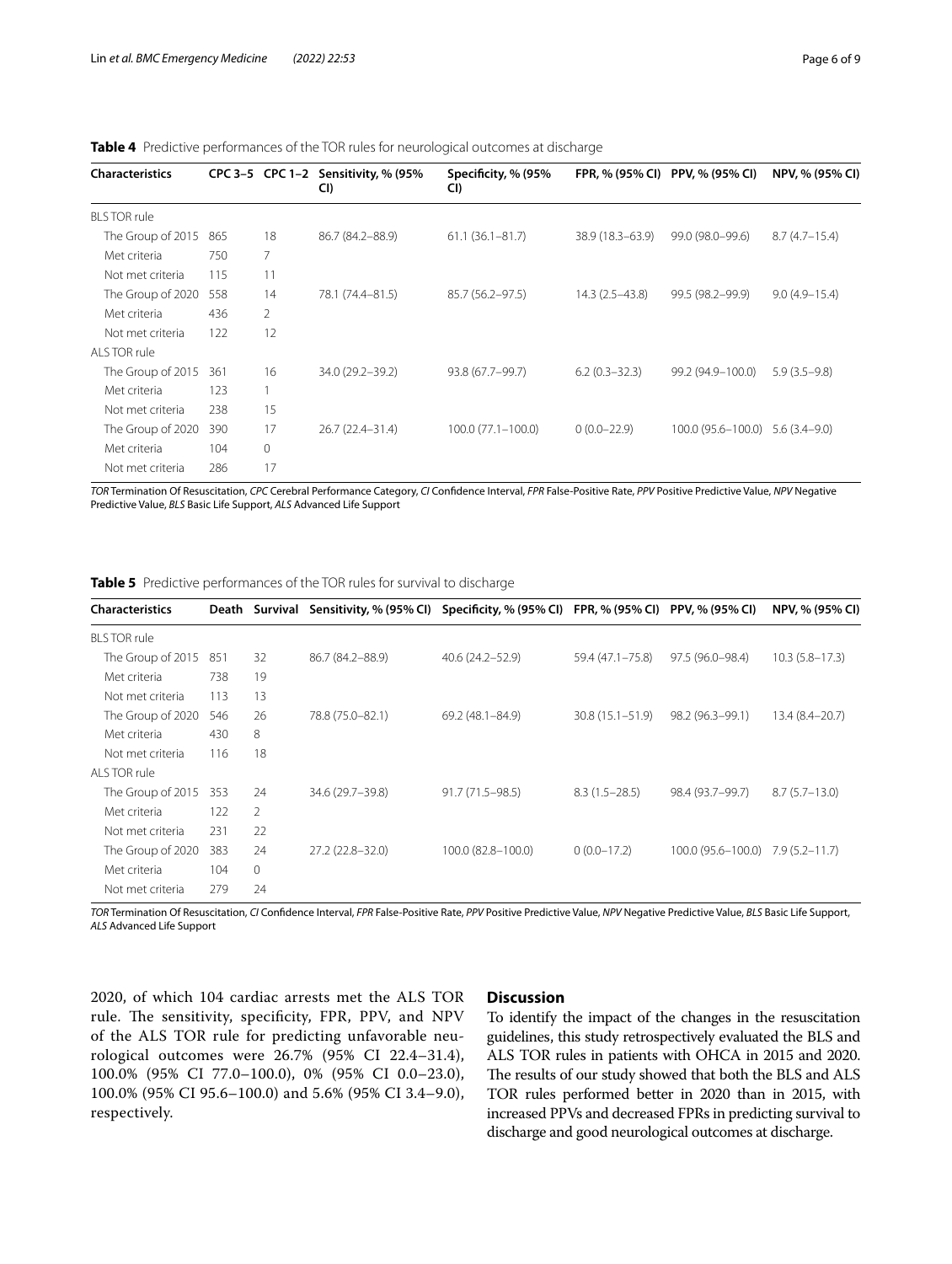The proportion of survival and favorable neurological outcomes of this study was similar to previous Asian studies [[21,](#page-8-15) [22](#page-8-16)]. No signifcant diference in survival rates or good neurological outcomes was identifed between 2015 and 2020. However, the rate of favorable neurological outcomes increased slightly in 2020. There are two possible reasons for the disparity. First, after the resuscitation guidelines were updated, high-quality CPR was promoted and advocated for, which may consequently improve the outcomes of OHCA patients [[23\]](#page-8-17). Second, a recent retrospective study demonstrated that an increased EMT-Paramedic ratio of the resuscitation team was associated with better neurological outcomes [\[17](#page-8-11)]. The incremental number of EMT-Paramedics trained in recent years may be another possible reason for the improved neurological outcomes.

During the COVID-19 pandemic, the increased incidence of OHCA patients, along with a reduction in the survival rate, was demonstrated in a previous metaanalysis [\[24](#page-8-18)], where the accuracy of the TOR rule may be obscured due to the expected reduction in the survival rate for OHCA patients during the pandemic period. Since no OHCA patient had been identifed with a COVID-19 infection in 2020 in Tainan city, the COVID-19 pandemic did not afect the outcome of this study.

The rate of bystander CPR increased in 2020. Since the 2015 AHA guidelines emphasized the role of dispatchers in the recognition of cardiac arrest and instruction for CPR [[25](#page-8-19)], the dispatcher-assisted cardiopulmonary resuscitation (DA-CPR) program was initiated in Tainan [[26\]](#page-8-20). Subsequently, the bystander CPR rate increased in 2020, which is consistent with previous studies [\[27](#page-8-21)]. However, the rate of prehospital defbrillation and ROSC may not be associated with the implementation of the DA-CPR training program  $[27]$  $[27]$  $[27]$ . The role of DA-CPR program in the implementation of the TOR rules deserves further investigation.

The PPV of the BLS TOR rule was similar in previous validation studies in Japan, Korea, North America, and North Taiwan [[7,](#page-8-3) [10](#page-8-6), [21,](#page-8-15) [22](#page-8-16)]. A high FPR of the BLS TOR rule was reported in this study, which was consistent with previous Asian studies [\[7](#page-8-3), [21,](#page-8-15) [28\]](#page-8-22). International variations in clinical practice and governmental policies for OHCA patients were demonstrated in a previous study [[29\]](#page-8-23). In Taiwan, all OHCA patients should be transported to the hospital except those with apparent death, existing DNAR orders or families who declined transportation in consideration of patient status. Since the TOR in the feld was legally permitted in some western regions instead of non-western regions, a few of those individuals with cessation of resuscitation would probably survive when transported [[30,](#page-8-24) [31](#page-8-25)]. As a result, the predictive performance of the TOR rules in some western regions may be overestimated.

Many individuals were not transported to the hospital due to an existing DNAR order. The prevalence of DNAR orders has increased in recent years due to public education and the promotion of hospice care [\[32](#page-8-26)]. Due to the increasing number of patients with DNAR orders, the number of OHCA patients treated by EMTs decreased in 2020. As a result, the diagnostic accuracy of the TOR rule may be an overestimation since a minority of these untreated patients may survive if transported.

Both the BLS TOR rule and the ALS TOR rule performed better in 2020 in terms of predictiveness of neurological outcomes and survival. There are several possible rationales for the disparity. Grunau et al. suggested that the diagnostic accuracy of the TOR rules increased with increasing time to TOR rule application  $[32]$  $[32]$ . The response time and the transport time were generally shorter in Asian cities than in Western cities [[33\]](#page-8-27). Prolonged scene time was observed in 2020, which implied an extension of resuscitation in the feld and delayed the application of the TOR rules. Subsequently, the diagnostic accuracy in 2020 may have decreased.

A higher rate of ROSC before transport was observed in 2020 than in 2015. Given the similar rate of ROSC between 2015 and 2020, the fndings of this study may infer that the number of false-positive, which was advised with needless termination, would decrease in 2020. In this study, one patient who met the BLS TOR rule with a good neurological outcome had ROSC during transportation in 2015. In other words, the patient was classifed as false-positive. In contrast, none of the patients who fulflled the BLS TOR rule had ROSC during transportation in 2020. The 2015 AHA guideline emphasized highquality CPR, including adequate rate and depth of chest compressions, full chest recoil and minimizing interruptions between compressions, and avoiding excessive ventilation [\[25](#page-8-19)]. Since high-quality CPR increased the rate of prehospital ROSC [[34\]](#page-8-28), the FPR of the TOR rules may have subsequently decreased.

#### **Limitations**

This study had several limitations. First, since the field TOR rules were not yet adapted in Taiwan, this study could only be conducted retrospectively. The missing outcome of some patients who were transferred to another hospital was described as data loss in this study. Variations in the EMS system and geographic features could also afect the mortality rate, dispatch service characteristics and other core characteristics of patients with OHCA  $[1, 21, 33, 35, 36]$  $[1, 21, 33, 35, 36]$  $[1, 21, 33, 35, 36]$  $[1, 21, 33, 35, 36]$  $[1, 21, 33, 35, 36]$  $[1, 21, 33, 35, 36]$  $[1, 21, 33, 35, 36]$  $[1, 21, 33, 35, 36]$  $[1, 21, 33, 35, 36]$ . Some characteristics of OHCA patients in 2015 and 2020 were diferent, which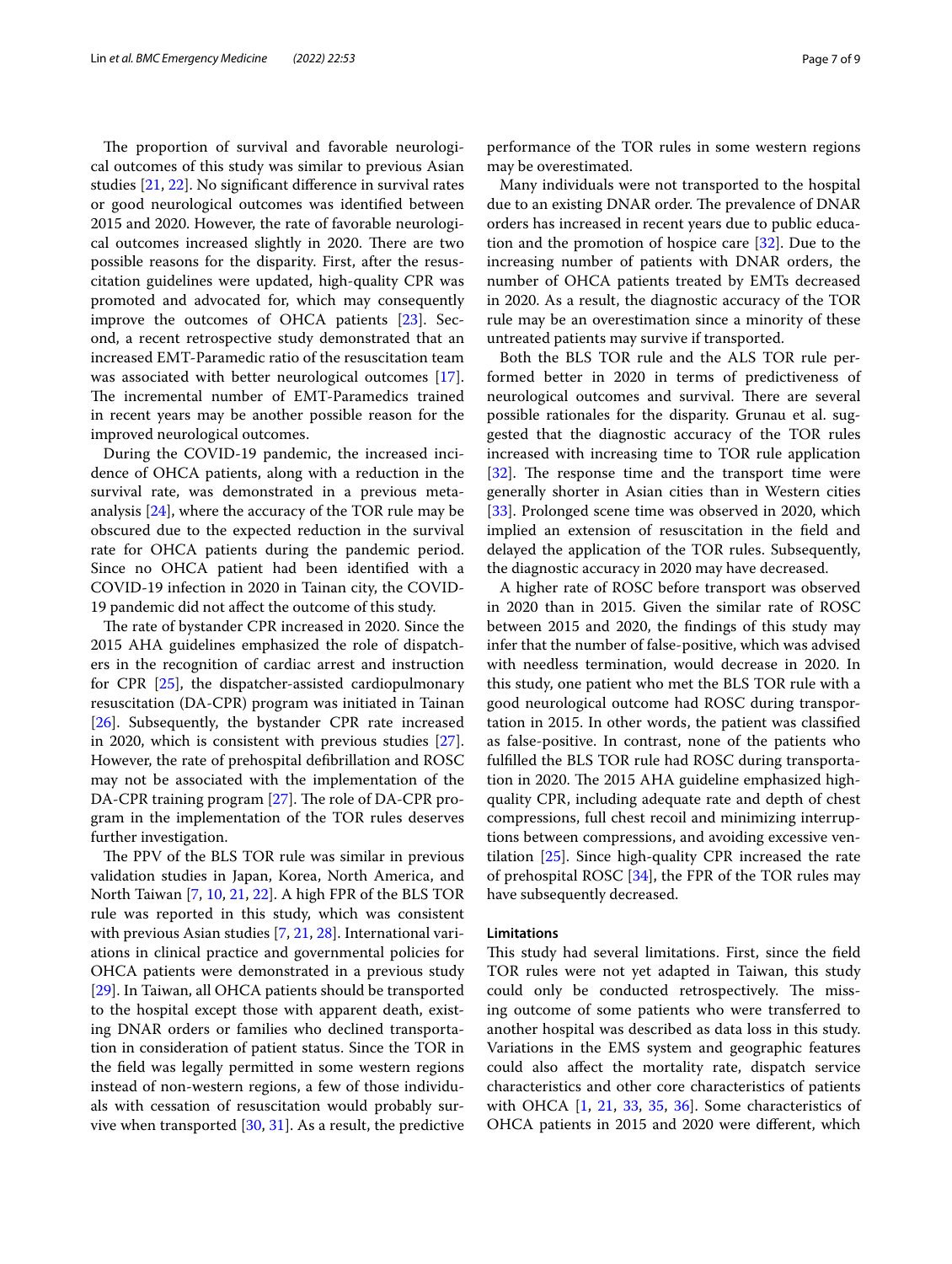included the ratio of public location, the response time, and the ratio of witness cardiac arrest. The concept of hospice care is well promoted in Taiwan these years and we suspected the avoidance of unnecessary resuscitation efforts may lead to the disparity. The patients that experienced cardiac arrests at home may utilize ambulance less and thus the number of OHCA at home was decreased. On the other hand, the public awareness of early CPR is also improved, resulting in an elevating rate of bystander CPR. The impact of disparity of patient characteristics among years should warrant further studies.

Second, the resuscitation guidelines in 2015 highlighted postcardiac arrest care with therapeutic temperature management, extracorporeal membrane oxygenation and percutaneous coronary intervention, which have been shown to improve neurological outcomes [[16,](#page-8-10) [37](#page-8-31)]. Our study did not analyze those confounders due to data unavailability. With the advancement of resuscitation and postcardiac arrest care, the rate of survival and favorable neurological outcomes could increase in the future. Therefore, the PPVs of the TOR rules will also correspondingly decrease. In other words, the TOR rules need to evolve with the time and circumstances of the diferent stages. New rules are expected to be derived to meet the needs of individual countries. Third, Marsden et al. proposed a TOR rule with an exclusion criterion of hypothermia [[38](#page-8-32)]. The SOS-KANTO 2012 Study Group found that all patients who met their TOR rule but had good neurological outcomes had severe hypothermia with body temperatures below 30 degrees Celsius [\[5](#page-8-2)]. However, this study did not perform relevant analysis since EMS protocols in Tainan did not include temperature measurements. Finally, prolonged transport time indicated extended CPR in a moving ambulance. The quality of CPR during transportation is generally considered inadequate. In this study, the transport time was longer than thirty minutes in some individuals who lived in rural areas. Performing high-quality CPR during trans-portation is difficult due to frequent interruptions [\[39](#page-8-33)]. However, this study did not analyze chest compression fraction or interruption time due to incomplete data.

# **Conclusion**

In terms of predicting survival to discharge and good neurological outcomes at discharge, our study results showed that both the BLS and ALS TOR rules performed better when using the 2015 AHA resuscitation protocols compared to the 2010 protocols. The BLS and ALS TOR rules can perform diferently while the resuscitation protocols are updated. As the concepts and practices of resuscitation progress, the BLS and ALS TOR rules should be evaluated and validated accordingly.

#### **Abbreviations**

ALS: Advanced life support; AHA: American Hospital Association; BLS: Basic life support; CPR: Cardiopulmonary resuscitation; CPC: Cerebral-Performance Category; CI: Confidence Intervals; DA-CPR: Dispatcher-assisted cardiopulmonary resuscitation; DNAR: Do not attempt resuscitation; ED: Emergency department; EMS: Emergency medical services; EMT: Emergency medical technician; EMT-Basic: Emergency medical technician-basic; EMT-Intermediate: Emergency medical technician-intermediate; EMT-Paramedics: Emergency medical technician-paramedics; FPR: False-positive rate; NPV: Negative predic‑ tive value; OHCA: Out-of-hospital cardiac arrest; PPV: Positive predictive value; ROSC: Return of spontaneous resuscitation; TOR: Termination of resuscitation.

#### **Acknowledgements**

We would like to thank the Tainan City Fire Bureau for their dedication.

#### **Authors' contributions**

YYL1 and CHL conceived the study and developed the study protocols. HCC, CHL, PWC, YHC and CHL provided technical and administrative support. HCC, CHL, PWC, YSK, SPH and YHC contributed to acquisition of data. YYL1 and YYL2 performed statistical analysis. YYL1, YYL2 and CHL interpreted the study results. YYL1, YYL2 and CHL drafted the manuscript. YYL1, YYL2, HCC, CHL, PWC, YSK, SPH, YHC and CHL substantially revised the draft critically for important intellectual content. YYL1 and YYL2 contributed equally as frst authors. CHL is the corresponding author and takes responsibility for the paper as a whole. All authors have read and agreed to the published version of the manuscript.

#### **Funding**

This study was supported and funded by the National Cheng Kung University Hospital, Tainan, Taiwan (NCKUH-11103042) and the Taiwan Ministry of Science and Technology (MOST 109–2327-B-006–005).

#### **Availability of data and materials**

The datasets used and analyzed during the current study are available from the corresponding author on reasonable request.

#### **Declarations**

#### **Ethics approval and consent to participate**

The study protocol was approved by the Institutional Review Board of the National Cheng-Kung University Hospital, Taiwan (A-ER-109–123). Informed consent was waived due to the retrospective nature of the analysis.

#### **Consent for publication**

Not applicable.

#### **Competing interests**

The authors declare that they have no competing interests.

#### **Author details**

<sup>1</sup> Department of Emergency Medicine, National Cheng Kung University Hospital, College of Medicine, National Cheng Kung University, Tainan 70403, Taiwan. <sup>2</sup> Department of Neurology, National Cheng Kung University Hospital, College of Medicine, National Cheng Kung University, Tainan 70403, Taiwan.

## Received: 22 November 2021 Accepted: 13 March 2022 Published online: 27 March 2022

#### **References**

- <span id="page-7-0"></span>Kiguchi T, Okubo M, Nishiyama C, Maconochie I, Ong MEH, Kern KB, et al. Out-of-hospital cardiac arrest across the World: First report from the International Liaison Committee on Resuscitation (ILCOR). Resuscitation. 2020;152:39–49.
- <span id="page-7-1"></span>2. Reynolds JC, Grunau BE, Rittenberger JC, Sawyer KN, Kurz MC, Callaway CW. Association between duration of resuscitation and favorable outcome after out-of-hospital cardiac arrest: implications for prolonging or terminating resuscitation. Circulation. 2016;134(25):2084–94.